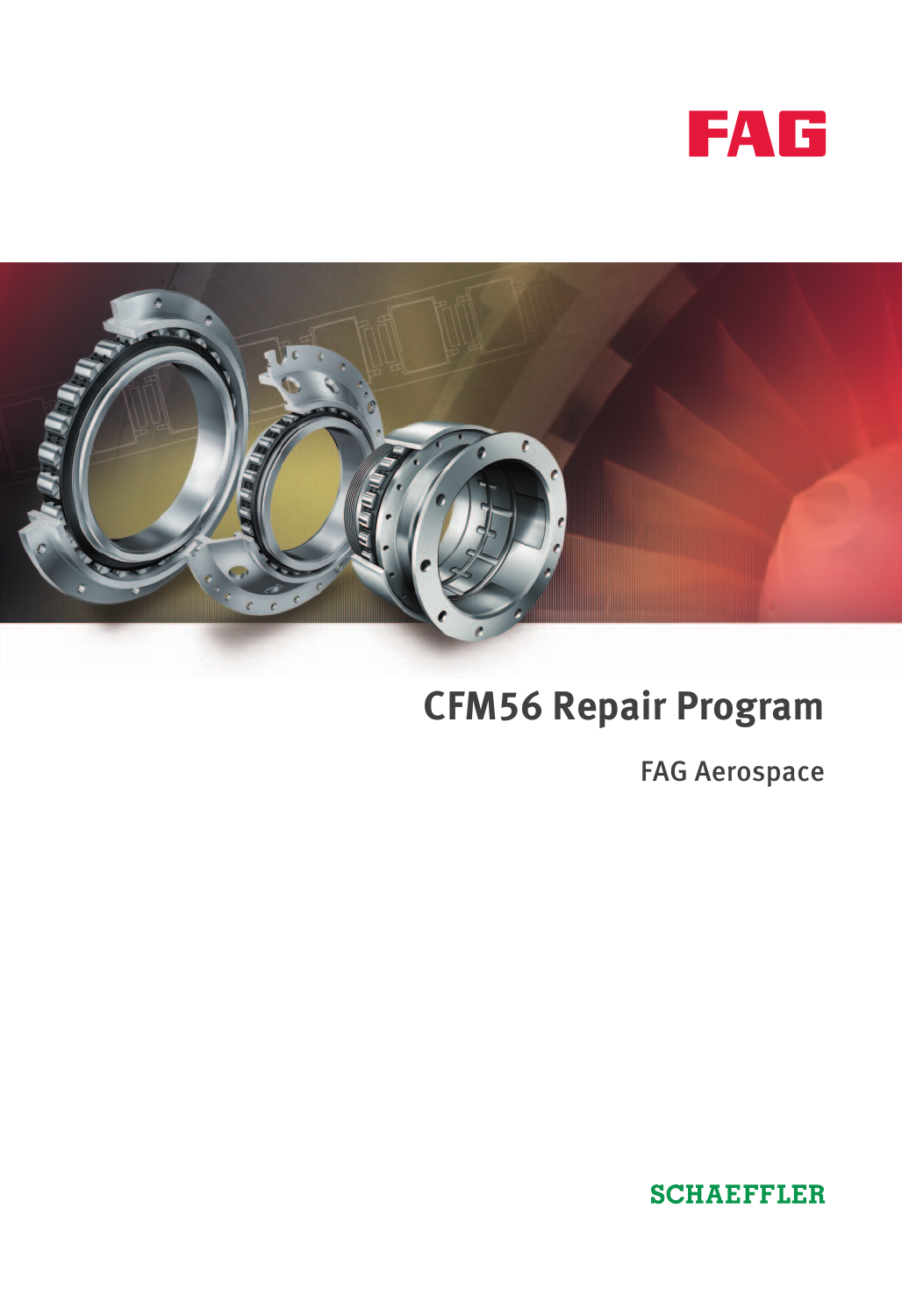# **CFM56 Repair program**

**Features** We are committed to joint development partnerships with technology leaders in the aviation and aerospace industry. Our customers are world renowned manufacturers of airplanes, aircraft engines, helicopters, space launchers and satellites. International airlines and engine maintenance shops apply our competence in bearing diagnosis and repair.

> The engine CFM56 has been manufactured since 1982 by CFM International (CFMI). FAG Aerospace supplies, amongst other things, the engine bearing for bearing position #4 in CFM56, Figure <sup>1</sup>.



Figure 1 Engine bearing position #4 in CFM56

## Engine variants and applications

The engine CFM56 is available in the following variants:

- CFM56-2 (since 1982)
- CFM56-3 (since 1984)
- CFM56-5A (since 1988)
- $\Box$  CFM56-5B (since mid 1990)
- CFM56-5C (since 1993)
- CFM56-7B (since 1994)

It is fitted in several types of aircraft, see table.

#### Applications

| CFM56-2    |        | CFM56-3        | CFM56-5A    |
|------------|--------|----------------|-------------|
| Boeing 707 | $E-3$  | Boeing 737-300 | Airbus A320 |
| KC-135R    | $KE-3$ | Boeing 737-400 |             |
|            | $E-6$  | Boeing 737-500 |             |

#### Applications (continued)

| <b>CFM56-5B</b> | CFM56-5C        | <b>CFM56-7B</b>         |        |
|-----------------|-----------------|-------------------------|--------|
| Airbus A318     | Airbus A340-200 | Boeing 737-600          | $C-40$ |
| Airbus A319     | Airbus A340-300 | Boeing 737-700          | $P-8A$ |
| Airbus A320     |                 | Boeing 737-800          | AET&C  |
| Airbus A321     |                 | Boeing 737-900          |        |
|                 |                 | <b>Boeing 737-900ER</b> |        |
|                 |                 | Boeing 737-BBJ          |        |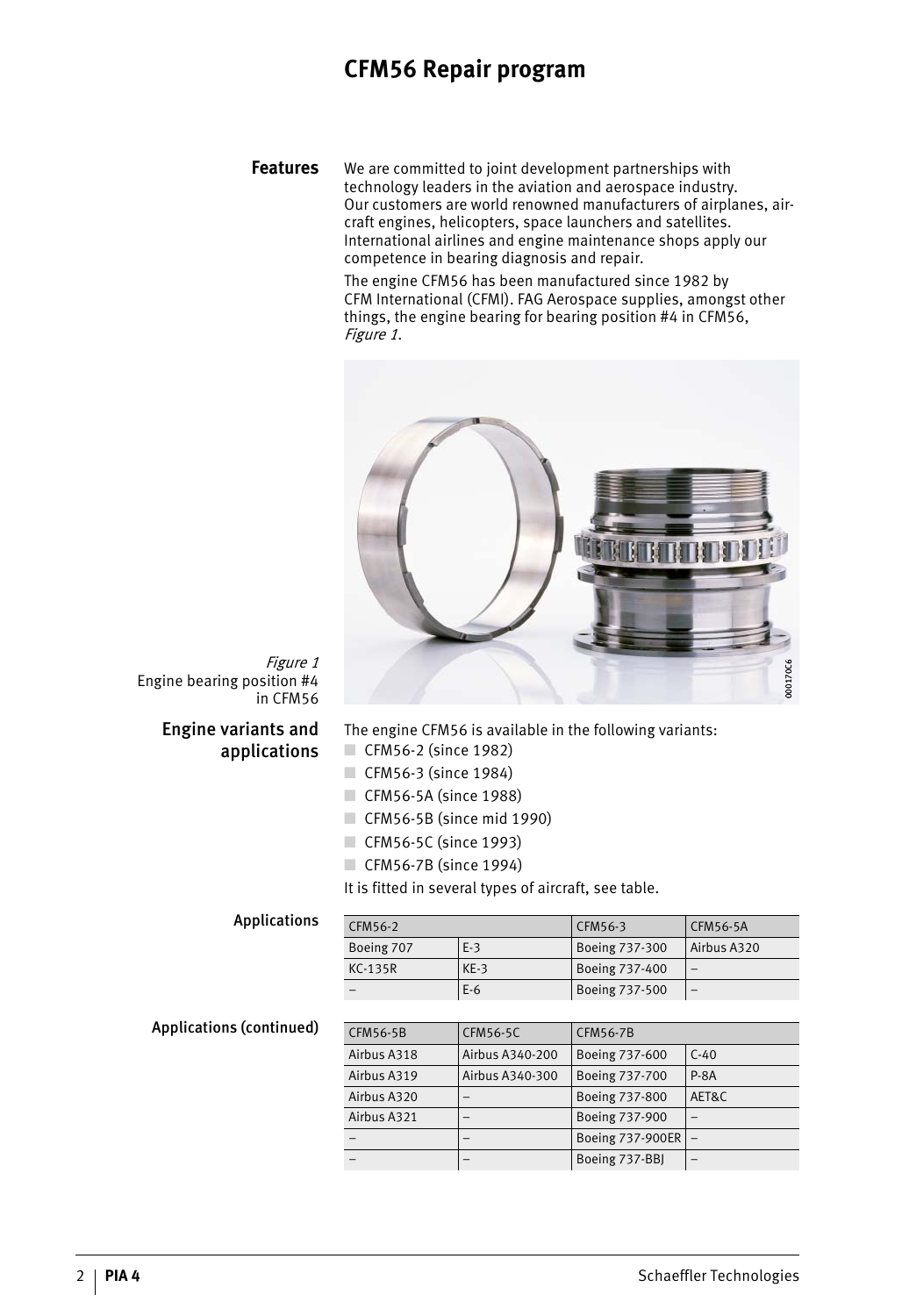## FAG bearing identification FAG Aerospace is certified to repair and service engine bearings #2R, #3R and #4.

Only original bearing manufacturers are CFMI-approved to repair or modify their own part numbers in accordance with the applicable Service Bulletins, see tables.

Engine bearing #2R

| <b>Bearing location</b> | Part number   | Engine |
|-------------------------|---------------|--------|
| #2R                     | 337-108-351-0 | $-3$   |
|                         |               | $-5A$  |
|                         |               | $-5B$  |
|                         |               | $-5C$  |
|                         | 340-257-101-0 | $-7B$  |

Continuing approval is in place for engine bearing #3R:

Engine bearing #3R

| <b>Bearing location</b> | Part number | Engine |
|-------------------------|-------------|--------|
| #3R                     | 1364M91P05  | $-5A$  |
|                         |             | $-5B$  |
|                         |             | $-5C$  |
|                         |             | $-7B$  |

In order to improve identification of bearing types, an interchange list of the old and new part numbers is provided:

Engine bearing #4

| <b>Bearing location</b> | Part number   |               |  |
|-------------------------|---------------|---------------|--|
|                         | Old:          | New:          |  |
| #4                      | 335-352-301-0 | 335-352-304-0 |  |
|                         | 335-352-302-0 | 335-352-305-0 |  |
|                         | 335-352-303-0 |               |  |

| References for engines and |  |                          |
|----------------------------|--|--------------------------|
|                            |  | <b>Service Bulletins</b> |

| Engine | Service Bulletin<br>#4 |
|--------|------------------------|
| $-2$   | 72-0914                |
| $-2A$  | 72-0517                |
| $-2B$  | 72-0659                |
| $-2C$  | 72-0914                |
| $-3$   | 72-0988                |
| $-3B$  | 72-0988                |
| $-3C$  | 72-0988                |
| $-5A$  | 72-0659                |
| $-5B$  | 72-0452                |
| $-5C$  | 72-0490                |
| $-7B$  | 72-0400                |

The standard turn around time is 18 calendar days between receipt and despatch at FAG.

Certifications FAG is a maintenance company with certification from the following civil aviation authorities:

- EASA, Repair Station No. DE.145.0127
- FAA, Repair Station No. F2GY854J
- CAAC, Repair Station No. F04900413
- TCCA, Repair Station No. 809-23.